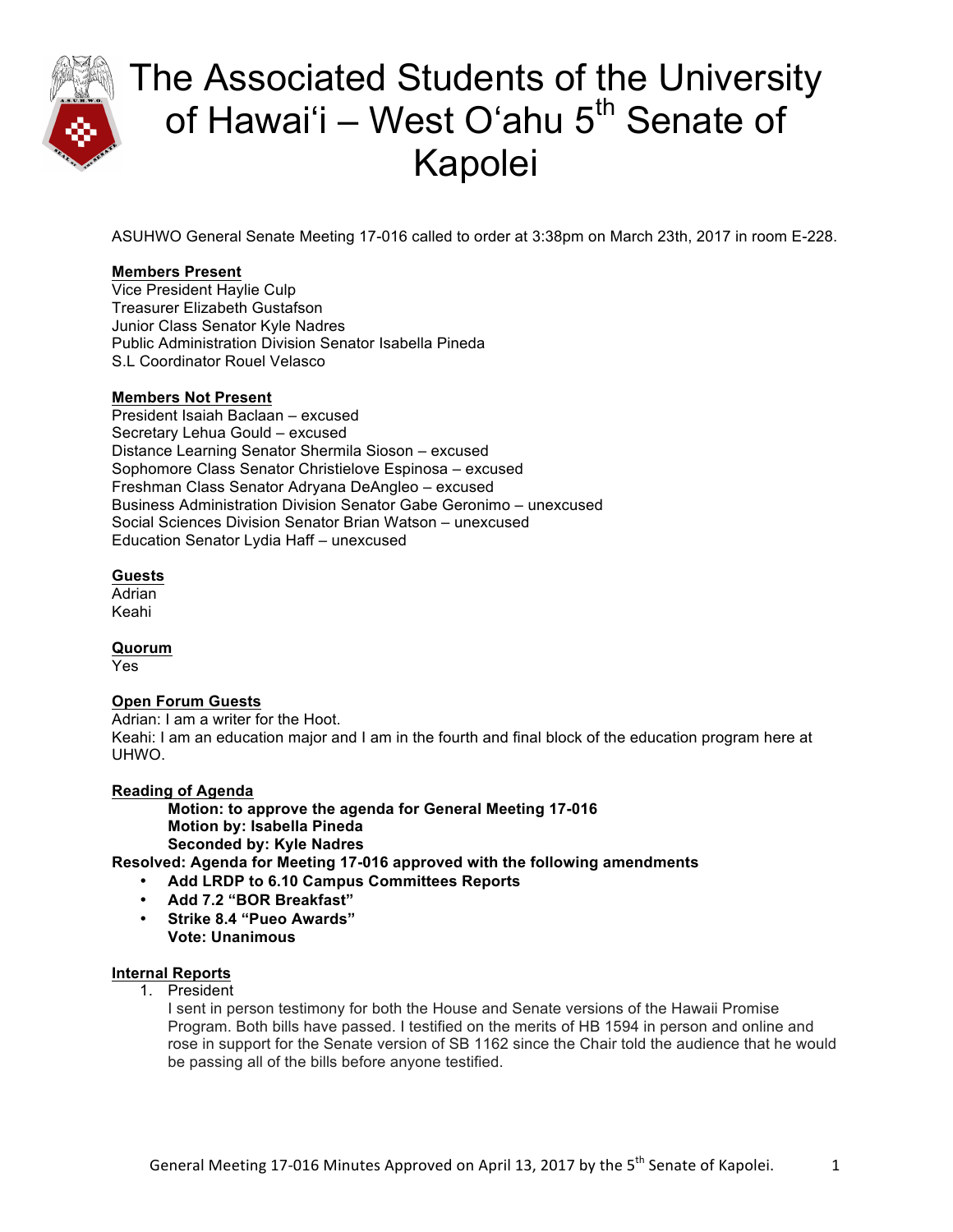

We need to add LRDP to the committee list. I may have not added it to the agenda when I sent it out. We will also need to add Pueo Awards Nominees.

### 2. Vice President

Today we had our Town Hall outside and our senate addressed many of the people that came by. We had a pretty good turn out; not many people sat to listen but during passing times we had a lot of people stop and share concerns and interests. I feel that overall, this was one of our more successful town halls. In the future, I think there is a lot more that we can do to be proactive but with as many senate members that have been on campus and have been able to contribute, it was a very good turn out.

I have also been in touch with serveral of the senate members who are not in compliance. We have followed up with them through email so that they are aware that they are out of regulation with our By Laws and our Constitution so we will be looking into the paramaters for that and how do we create an SOP that allows for us to employ best practice for either removing or reminding senators of what is expected of them.

#### 3. Secretary

In my absence during our last meeting, Isabella generously volunteered to record the meeting for me but unfortunately; she was not able to send me those recordings until yesterday. With that said, we do not have a completed minutes for this meeting. Instead, we will vote to approve two sets of minutes at our next meeting.

#### 4. Treasurer

I tried to meet with Kevin Ishida but he was not available to meet on the date we had scheduled, so we cancelled our meeting. Therefore, we are looking to set another meeting time within the next two weeks. Once that time is finalized, I will inform the senate. However, I did meet with Kelly today and we determined that \$9000 was collected from student fees this past year so it pushed our account balance to \$38,547. After accounting for our Caucus Ambassador travel expenses, office supplies, and supplies for different events, we now have \$33,403 in our account. With our upcoming bills, we have been approved for our Pizza Bill, Town Hall Bill, Guess Who Initiative Bill, and our SWAG order. For the SWAG order, we estimated a cost of \$2,500 because we are not entirely sure of the final cost of all items, but any remaining money will be transferred back into the ASUHWO account. Therefore, the next time we meet, I will have a new account balance to report. Lastly, my next meeting with Kelly is scheduled for May 5th at 2:00pm.

#### 5. Advisors

#### a. Student Life Coordinator

I sent out an email to everyone containing the Integrated Academic and Facilities Plan, which is a UH-System strategic plan determined by the BOR. This plan communicates their vision for the UH-System while providing more unique visions for each of the fouryear universities and the community colleges as a whole. I encourage you folks to take a look at this as it does have some implications of how the BOR view our campus as well as the other campus. There is a document that has been floating around and they are receiving comments by April 7th and I hope that you folks do submit comments and take a look at what they've laid out.

I also sent an email to our CSO and RISO student leaders regarding the Student Service Leadership and Distinction Award, encouraging graduating seniors to apply. This is also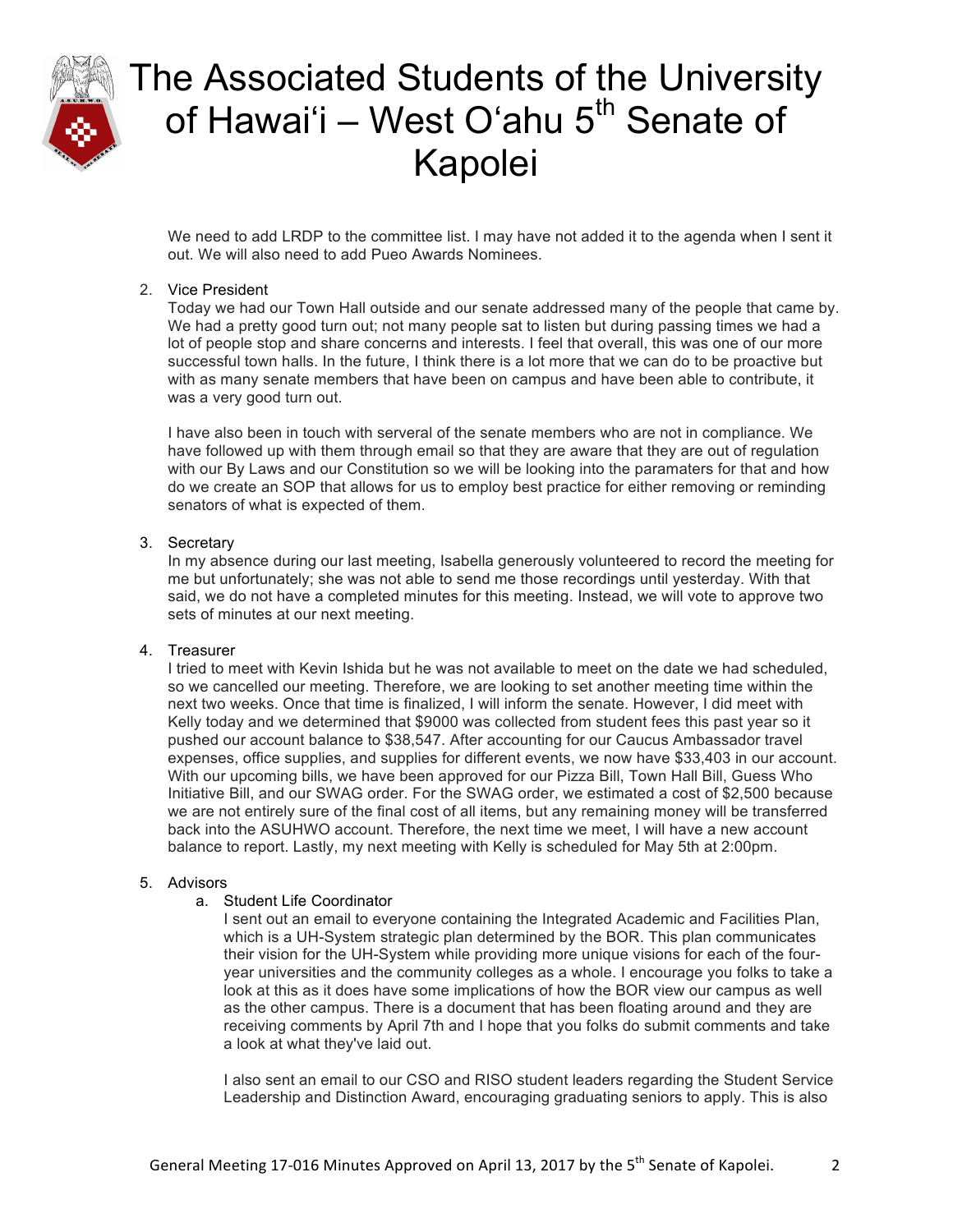

the same day that we want to have ASUHWO put out their awards as well so please have your awards ready by this date and your processes in place so that you folks can be a part of that process to award your nominated students.

During the last month, the CSB had a successful turnout at the uLead Seminar. We had about 20 or more students attend the seminar and when asked how they had heard about the event, they expressed that they learned of the event through email, which was a surprise. The CSB is looking for others to continue evolving the program. This is the first time that all of our presenters were from the local community.

Next, everything should be in line for elections week in April. I have been in touch with Terese who will be putting together the elections link where students will receive an email with a link that will direct them to where to vote. She will continue working on this so that elections will run smoothly, beginning on April 3rd.

Lastly, we will be wrapping up the semester with the following events: West Fest will be on April 5th. On April 13<sup>th</sup>, we will be having West Sesh where the students can decorate their graduation caps or learn to make graduation leis. On this day, there will also be an event called the Pau Hana Pueo Leadership Program, from 3:00pm – 7:00pm, which will target first year students but is open to all to enjoy an end-of-the-semester celebration. Following that, there will be an Earth Day event on Tuesday, April 18th. On this same day, there will also be a screening of the film "Island Earth" in C-225 at 6:00pm. Pueo Awards will take place on April  $26<sup>th</sup>$  therefore; we will need ASUHWO's nominations by April 20th so that we can send out formal invitations for the event. The event will be open to the entire campus community and the honorees will be allowed to bring a plus one.

### 6. Standing Committee Reports

### a. Budget and Finance

I'd like to make sure that everyone understands that if you are working on an initiative that requires a bill, your bill needs to first pass through the Budget and Finance Committee for first reading before you bring the bill to the senate. This is so that we are not taking time during our general meeting to revise bills. We'd like to use our time effectively and utilize the committees to their full extent.

### b. Activities

Today's Town Hall went well and thank you to all those who contributed to the action plan. We will be using Adryana's initiative for West Fest but she will not be here on that day, therefore, we will need someone to run the event for her.

### c. Legislative

Our goal is to create an SOP binder by the end of the semester.

### 7. Ad Hoc Committees

### a. Elections Committee

Isaiah and Elizabeth will be on campus for our elections event on April 4th at 10:00am to receive the Pizza's that should arrive at 10:30am.

b. Transition Committee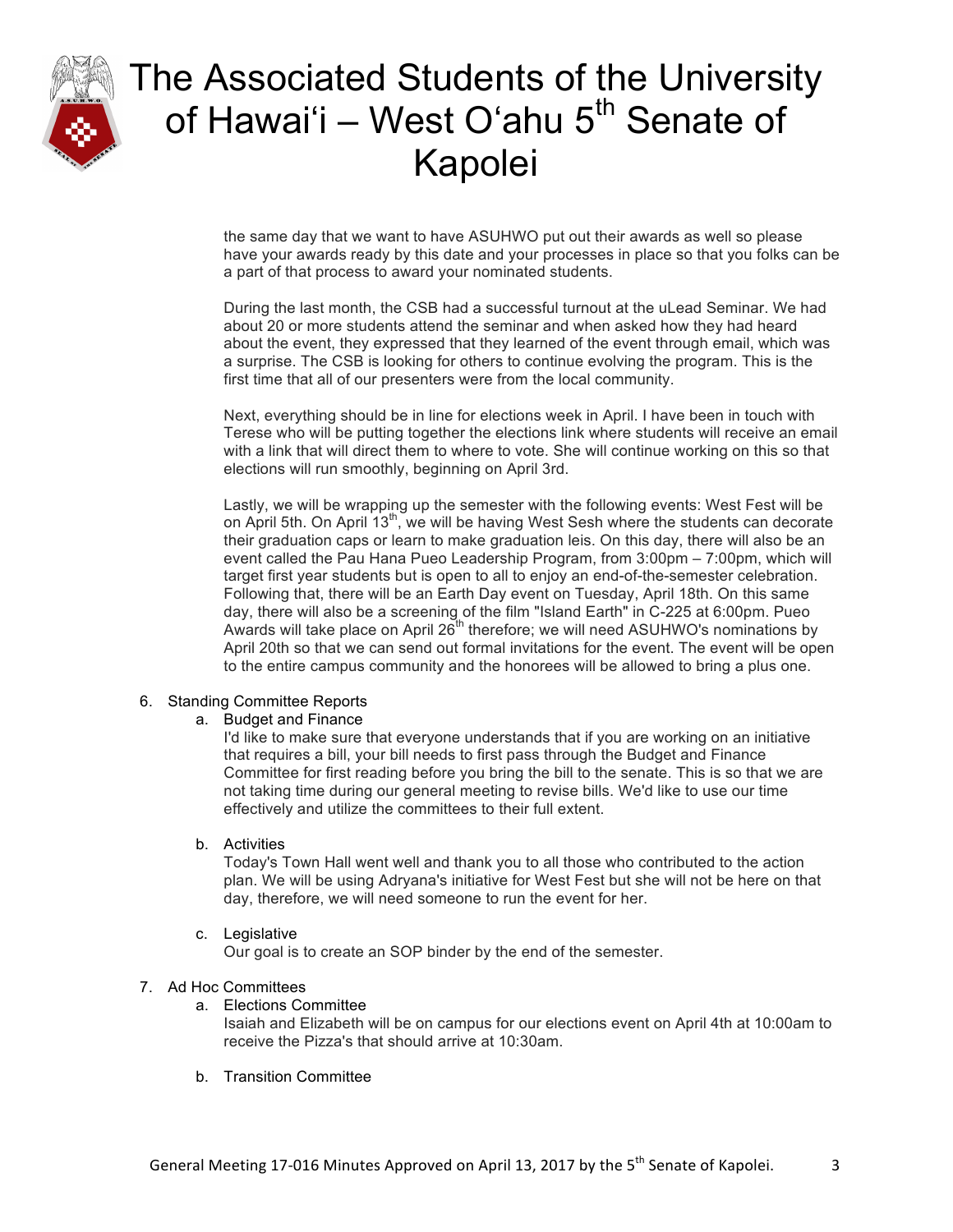

Transitioning worksheets were sent out a while back and we will need those as soon as possible, by at the latest, by May 1st. We will be creating a transitioning workshop but we are still determining what that will look like because we want to make sure that the new, incoming senate has the tools and information to be successful.

#### 8. Senators Report

a. Distance Learning Division Senator

I met with Sunny regarding my visual learning initiative and it was suggested that I revise a bit so that UHWO would be responsible for providing or purchasing the visual learning resources for professors or make it available to them. It is my understanding that professors pay for their own tools for the students. In this case, professors will have the visual resources that students need and be consistent at some point.

Also, last week, I conducted my town hall meeting in both Kahului and Lahaina and unfortunately, no one attended. I believe this will be a major concern for the next distance senator and I am willing to meet and talk to him or her regarding the transition. Lastly, I have not made much progress over the last few weeks as I am allotting most of my time for my capstone.

b. Junior Class Senator

I am currently working with Lo'ea and Chrisitelove and we are creating a workshop for April 10th entitled, "Get A Life" and this workshop will target sophomores who are transitioning into juniors. This workshop will help to guide undecided students towards different career paths that may be a good fit for them and will take place from 3:30pm - 4:30pm in B-233. Secondly, we are organizing a series of seminars that will target junior transfers. Professor Dinh will be presenting on the Business Administration degree. He will share information regarding the department's professors, classes, and concentrations. I also reached out to Dr. Guo and she will be discussion the Public Administration Degree and Professor Case will discuss the Humanities Degree. I also contacted a few other professors to determine whether or not they'd be willing to give a presentation. These seminars will take place on April 11, 12, 13, 17, and 18. I am still working with the 'Ulu'Ulu to reserve a room for these seminars.

For this initiative, I will need additional help with promoting the event.

- c. Sophomore Class Senator No Report Provided.
- d. Freshman Class Senator

I am currently still working on my initiative. I am still waiting for the money to come through for my bill so I can prepare everything because I will be off island on the 5th of April. I'm going to put everything together as far as pictures, prizes and contact information cards so that all the senate would have to do at West Fest is assist with students playing the game. If my absence is an issue let me know and I can figure out new dates.

e. Business Administration Division Senator No Report Provided.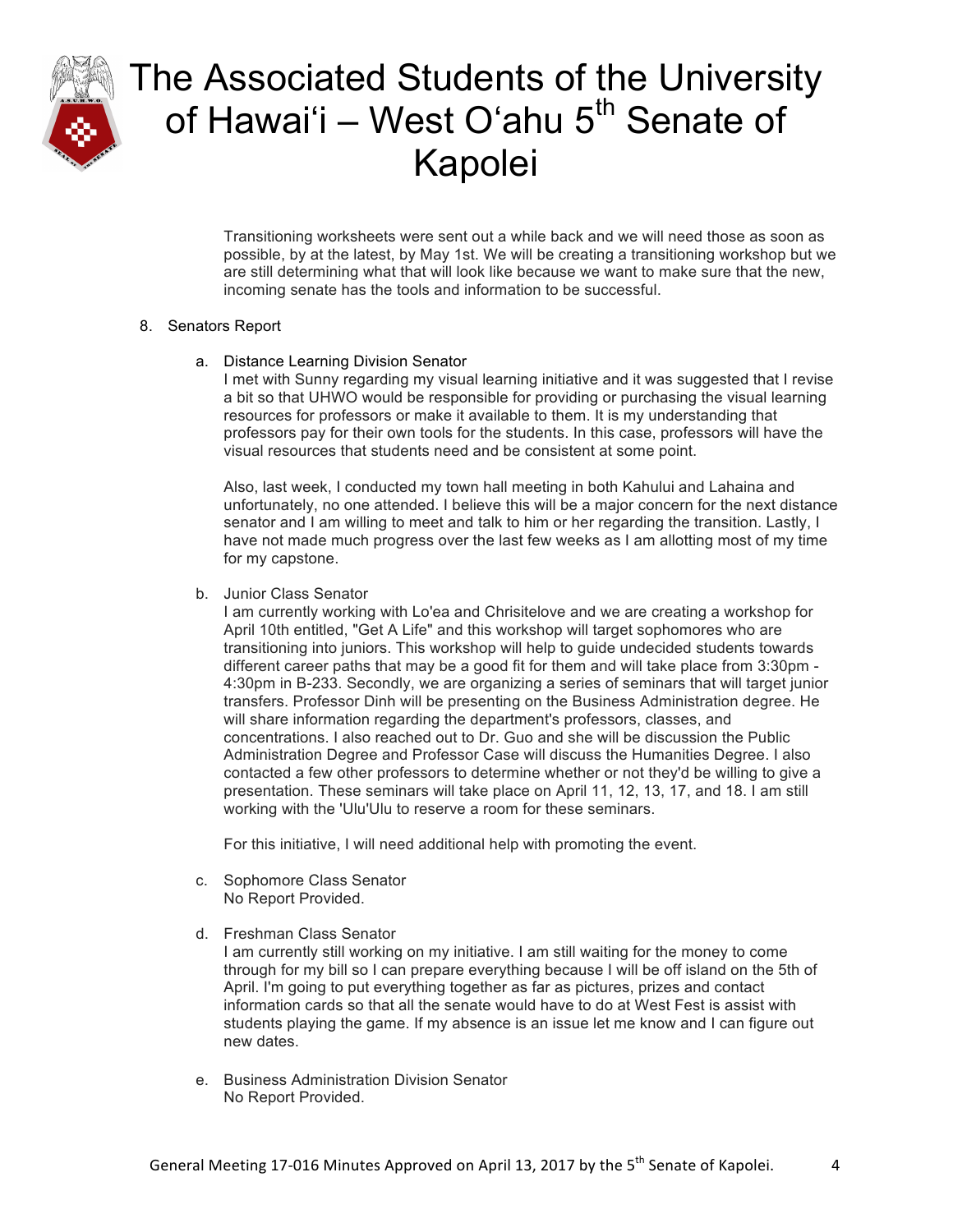

#### f. Public Administration Division Senator

Firstly, I plan on being available at West Fest all day. Secondly, in our last meeting, I mentioned my failure to connect with Dr. Guo but I am glad to hear that she is assisting ASUHWO in other ways. Regarding my idea to do something SERT related for spring break, I had made contact with Dr. Levi but he said that this type of event takes a year to plan so I will be looking into creating an action plan to execute this type of event and hopefully the next PUBA senator will be able to further develop the plan.

- g. Social Sciences Division Senator No Report Provided.
- h. Education Division Senator No Report Provided.

#### 9. Caucus Ambassador

Caucus has paid to allow all UH students to attend the Career Expo for free with a UH ID, or prior printed ticket. Please inform your students about this great opportunity. I forgot to mention this at our last meeting. All UH students should have gotten an email via announce@hawaii.edu.

Also I was wrong, Manoa's faculty senate did not support a resolution in opposition to President Lassner's dual positions, rather they did a straw vote to gauge what their faculty senate felt with the majority preferring an interim chancellor that was chosen from the faculty of UH Manoa, I will be forwarding this email from the Chair of Caucus to add clarification.

Kyle and I will be attending the next Caucus meeting in Big Island. He will be flying in on a Friday, and I will be Flying in on a Saturday as it is a two day event, and I cannot attend the Friday event due to work. I will go over with him, prior to the meeting, about the minutes and the rules/nuances of caucus.

#### 10. Campus Committee Report

- a. Communications Committee No New Report.
- b. Transportation Committee No New Report.
- c. Technology Committee No New Report.
- d. Health Committee No New Report.
- e. Strategic Planning Committee The committee is currently trying to prepare a strategic plan report that can be given to the LRDP committee because they are now trying to see how they will work together to create a future outlook for UHWO. They have sent out a final report regarding what we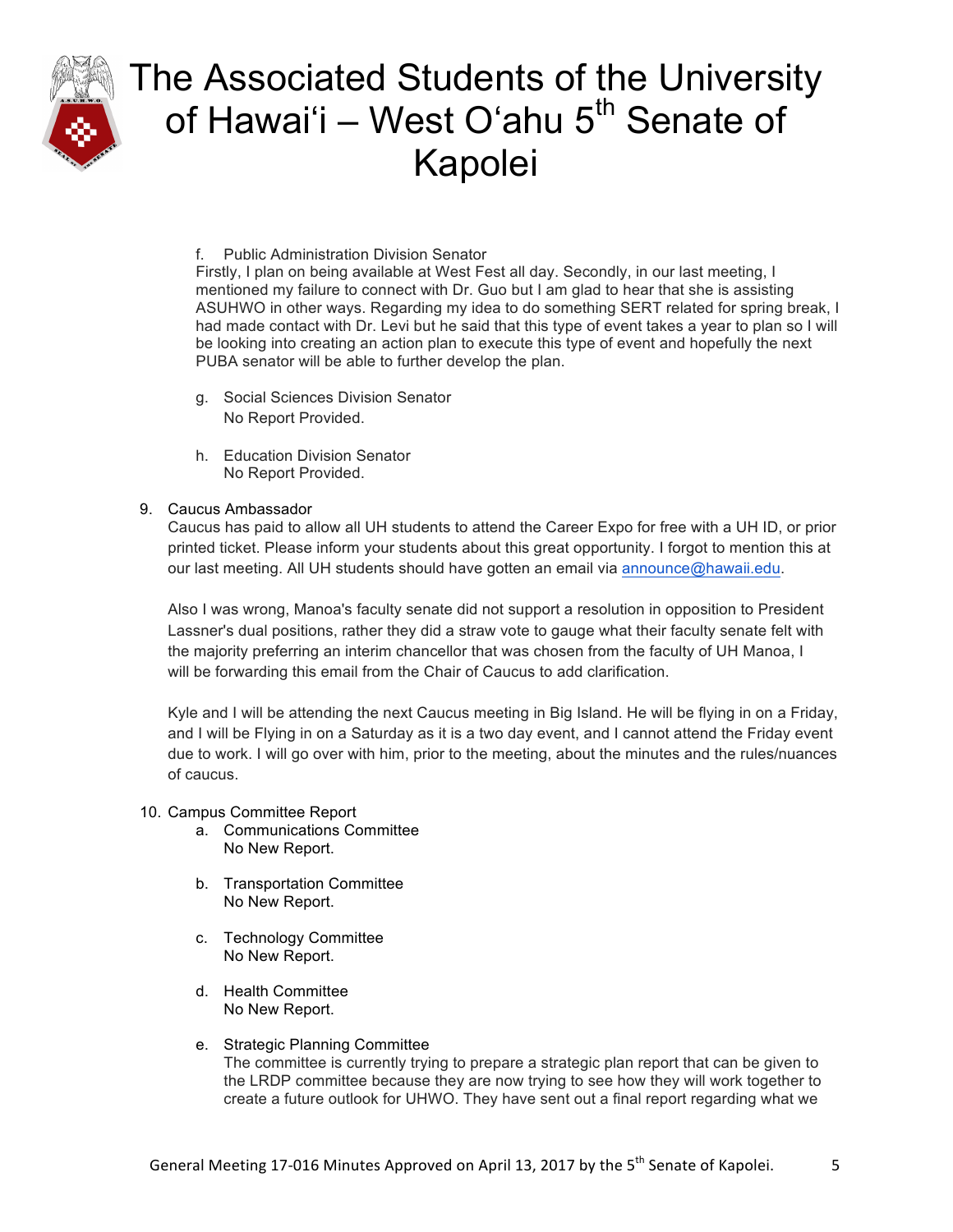

have achieved through our strategic plan, what the committee has been working on, and who is involved in working on the plan. I will forward this report to the senate. The committee will also need to know of the senate member who will serve on this committee by April 1st. Kyle has volunteered to serve on this committee and Isaiah will send an official, confirmation email to the committee.

### f. Senior Staff Meetings

Within one of our first meetings, we discussed the possibility of having graduation at the Hawaii Convention Center, but this will not happen this year. They discussed possible parking and other detail. But it has been decided that graduation for this year will be held on May 6th on campus. Only three parking passes will be provided per graduate and they will not be given out until the week of April 26th - May 3rd and after this date, if students do not pick up parking passes, they will be given out to other students. If drivers arrive without a parking pass, they will be turned away and there will not be a drop of location.

We would like Kyle to bring to the committee the possibility of utilizing shuttles, possibly implementing a shuttle charge, or getting rid of the no-drop-off rule.

#### g. Campus Compliance Committee

This meeting is tomorrow and I believe Lehua will be in attendance.

h. LRDP

Discussed lands that can be utilized by UHWO. Talked about facilities and the time layout for the development of UHWO.

### **Unfinished Business**

1. Town Hall

We had a successful Town Hall today; We spoke with a lot of students and most of them expressed that they do read their emails but they wanted a consolidated place to find information. Therefore, I suggested that they look at the bulletin boards but one student's concern was that the boards are small and very cluttered, making information hard to differentiate. Currently, the bulletin boards are managed by the Student Media Board and they are looking into upsizing those boards as well as adding glass cases. The issue of how to better communicate ASUHWO updates with students is still an ongoing conversation and we'd like to continue looking into creating a Student Life/ASUHWO tab within Laulima that would help to make information more readily available to students.

Also at our Town Hall, a student was interested in becoming more involved with Student Government without holding an official position. With that said, please be sure to remind your constituents that our general senate meetings are open to everyone. Also, we could look into using the room in which the AVSPCA is held (Distance Learning Center Room) to live stream our general meetings because that room is not in use.

### 2. BOR Breakfast

The BOR were very open to our concerns and they were willing to discuss the issue of having online classes versus in-person classes. We expressed that we would like to seem more inperson classes and evening classes be made available to students, particularly those who are unavailable during the day. Also, the BOR asked our representatives about how we communicate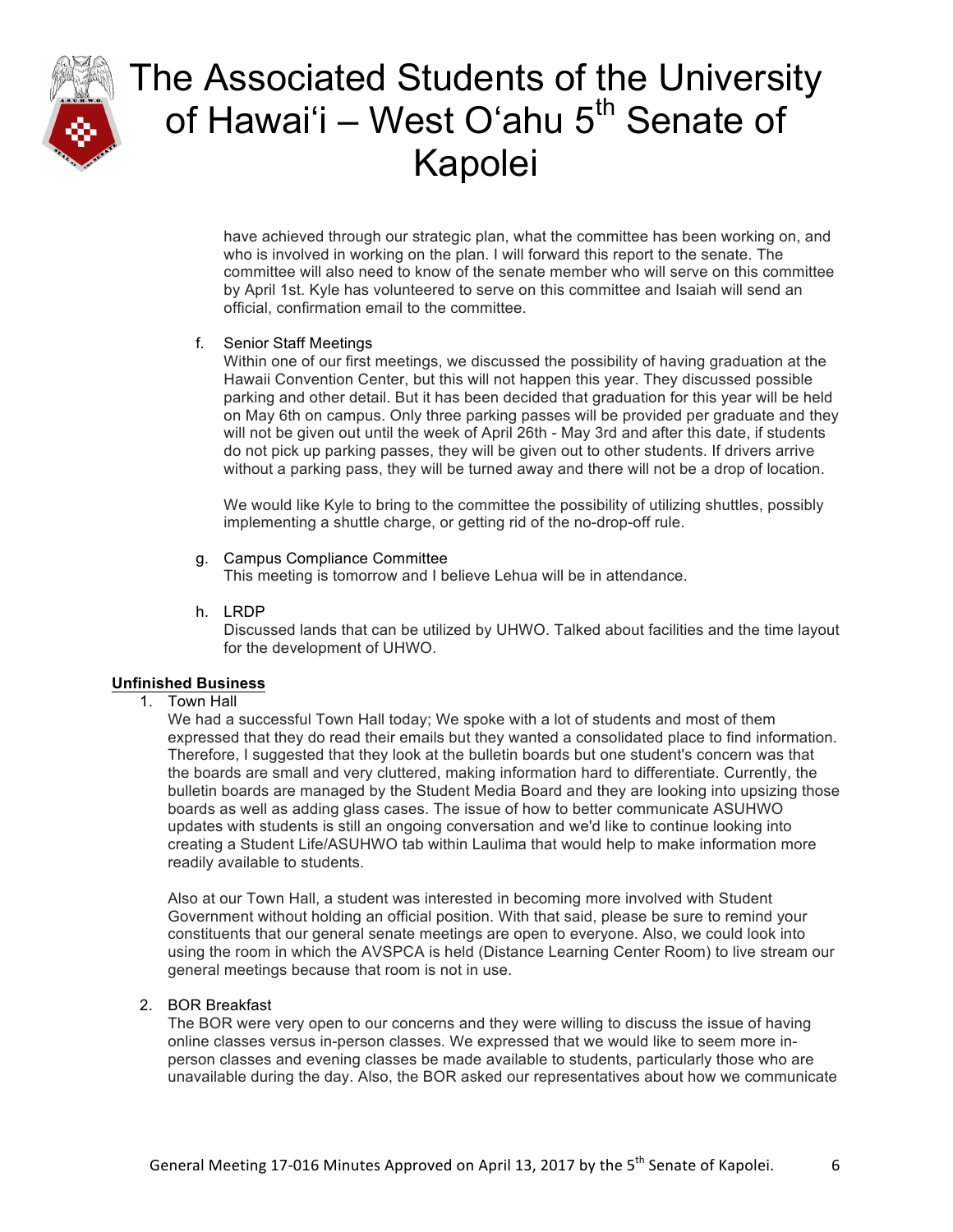

with our students. We expressed that we've utilized Town Hall meetings as well as participating in other campus-sponsored events such as Club Rush and West Fest.

### **New Business**

1. Pueo Awards

March 31st will be the last day to nominate people for Pueo Awards. Information regarding the three available awards will be forwarded to the senate via email.

2. The Removal of Senators Geronimo and Haff

At this point, both senator Gernoimo and Haff have not been in compliance with meeting attendance and completing their obligations to the senate. We spoke with them at the beginning of the semester and also sent a reminder email about a month ago. The email highlighted areas in which they had underperformed and informed them that they were on grounds for termination but were willing to help them remedy the situation. Unfortunately, we did not hear back from either of them and while the senate does try to work with everyone's individual schedules, it cannot do so if senators do not communicate with the group. ASUHWO will not allow anyone to hold a position if they are not actively serving their constituents. While this matter cannot yet be voted on, this discussion is for the purpose of reminding everyone of ASUHWO requirements.

3. Classroom Postings and Initiatives We are still waiting for each senator's one-paragraph write up regarding the progress they have made with their initiative.

#### **Announcements and Open Forum**

Keahi: I am interested in discussing our options for a 24-hour study area on campus. As our library is not open 24-hours, is there a different room or area that could be designated for 24-hour study?

Rouel: I can offer to pilot this area either the week before or of finals in the student lounge. I'd be interested in keeping the lounge open for 24-hours during these weeks. We will add this item as Night Owl Nook to new business for our next senate meeting.

Bella: Kyle, if you prepare mini flyers for your seminar initiative, we'd be more than happy to pass those out at West Fest. Also, to be clear, the Distinguish Service Award is for ASUHWO, the Volunteerism Award is for a Student, and the Appreciation Award is for a staff member.

**Meeting Adjournment at 5:21pm Motioned by: Isabella Pineda Seconded by: Kyle Nadres**